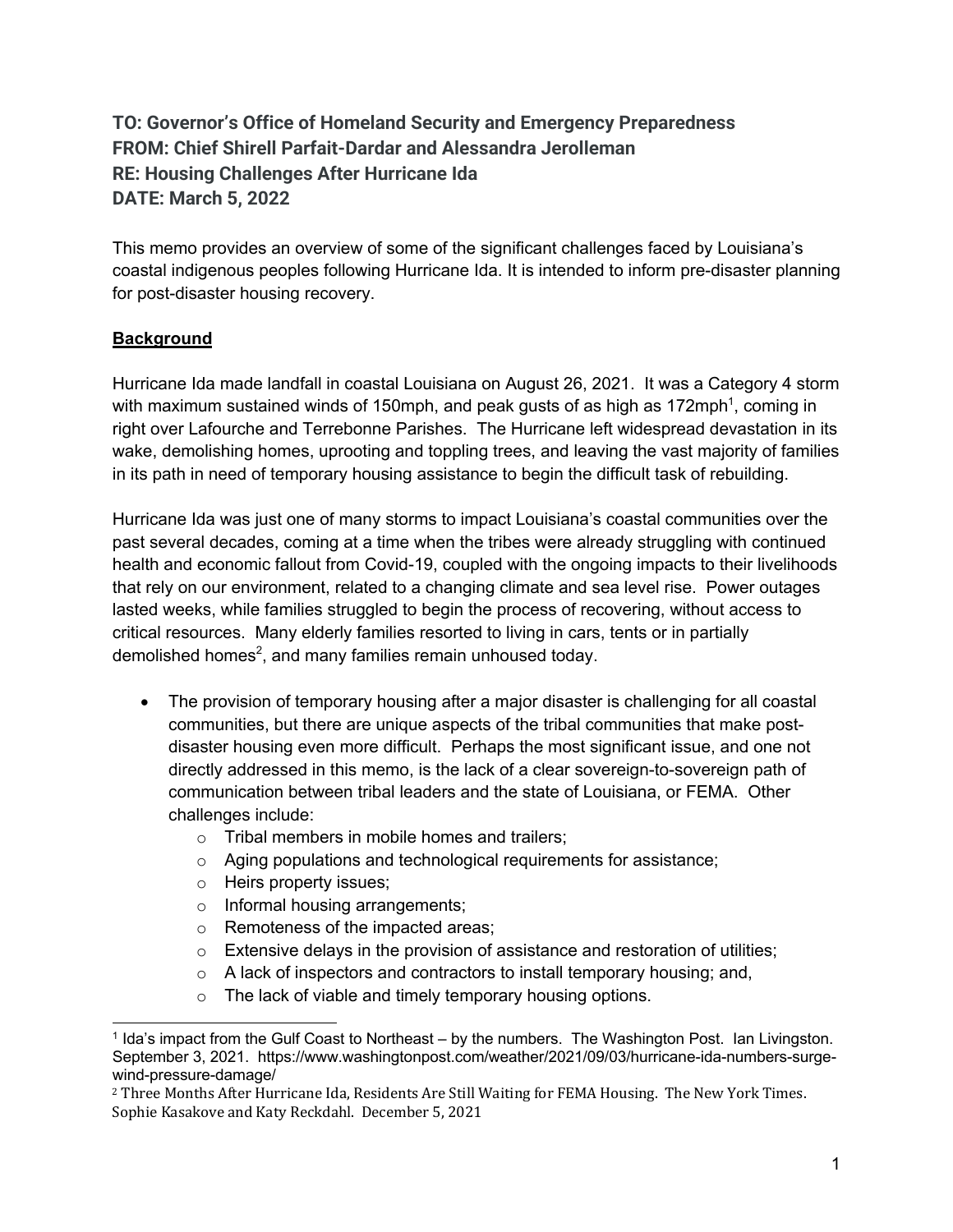### **Overview of Challenges**

#### *Mobile Homes and Trailers*

Many tribal community members live in older mobile homes or trailers, some of which have damage from previous storms<sup>3</sup> and some of which can no longer be insured<sup>4</sup>. In many cases these mobile homes house are multiple families. Repairs or replacement are not always an option following a storm, due to the age and condition of the unit, lack of insurance, or insufficient insurance. Using any funds recovered from insurance to build a more permanent structure is often prohibited by elevation required for new construction being quite high, in many cases up to eight feet above the ground.

Another related challenge has to do with the ownership of these mobile homes. In many cases, ownership has not been recorded with the Parish, and so "owners" have no legal claim even though the units may be placed on family land.

#### *Aging Populations and Technological Requirements for Assistance*

The technological requirements for receiving assistance, such as having a computer, tables or smartphone, and reliable access to cell service and Internet, are not always feasible for tribal community members. Furthermore, older community members may be less comfortable with the technology and may find the process of registering for assistance to be too difficult to navigate. Even when agencies and volunteers offer assistance in person, access to the Internet is a barrier and applicants may find themselves unable to access their applications later on.

The need to provide documentation for complicated property issues, like lack of proper legal title or adequate registration, was also challenging for families who did not know how to upload documents or lacked the time or required technology to do so.

#### *Delays in the Provision of Governmental Assistance*

Delays in immediate services, such as…(add some here) as well as delays in permitting make it more difficult for tribal communities to begin the work on repair and restoration. Tribal community members reported waiting weeks to hear from local and state government<sup>5</sup>, and in many cases their only access to food, water, and materials such as tarps and cleaning supplies was via allied organizations and donations. These delays directly correlate to a delay in beginning rebuilding.

<sup>&</sup>lt;sup>3</sup> Halle Parker. September 6, 2021. The Advocate. For Louisiana's coastal tribes, being at the end of the earth is a dangerous place.

<sup>4</sup> Delaney Nolan. December 12, 2021. Aljazeera. The Louisiana Indigenous Community fighting for hurricane justice

<sup>&</sup>lt;sup>5</sup> Kezia Setyawan. September 6, 2021. The Houma Courier. Pointe-au-Chien tribe members take recovery into their own hands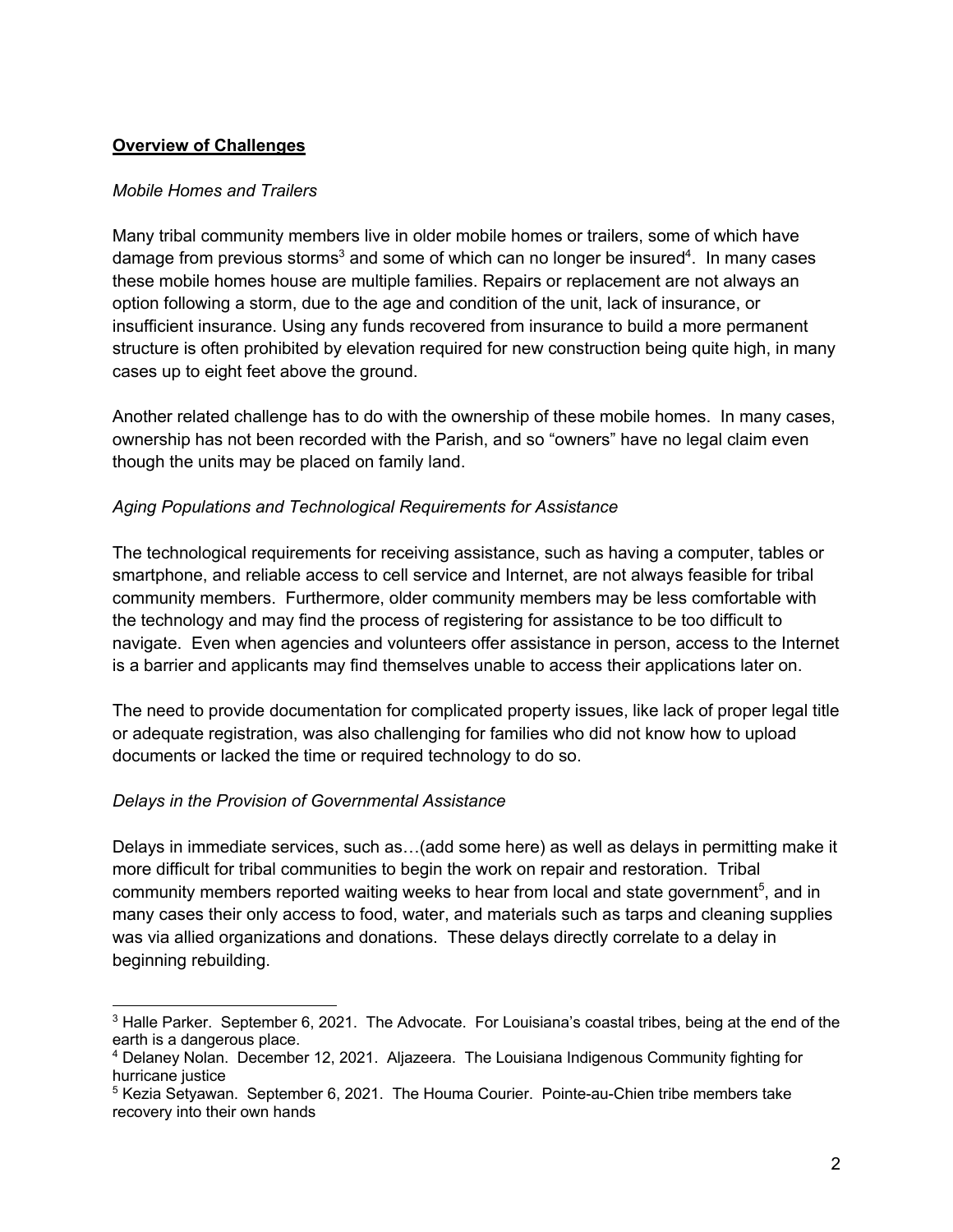### *Delays in the Restoration of Utilities (Electric, Water, Internet, and Cell)*

For many of the indigenous communities, the very first efforts at removing debris and opening up road access were completed by the tribal members themselves. The restoration of electricity, water, cell service and internet took much longer; over a month for electricity and up to three months for Internet. These delays made it impossible for community members to begin rebuilding, and notably to access assistance programs, to communicate with insurance adjustors, and in general just to begin recovery.

#### *Delays in Damage Assessment*

Delays in damage assessments by government officials and insurance adjustors, largely due to communications and access difficulties, increased uncertainty, prolonged times without a safe, stable shelter, and compounded stress for tribal community members.

#### *Lack of Viable Temporary Housing Options*

Tribal community members need access to temporary and permanent housing solutions following a disaster, like Hurricane Ida. Without access to temporary housing, families either cannot return to begin the business of recovery, or they are forced to live in unsafe conditions. Many families have resorted to sleeping in tents or in gutted, partially destroyed, and unhealthy homes. Although some families have been able to stay with relatives, the nature of these communities is such that many extended families remain in close proximity to each other and relatives are likely to have been impacted by the disaster as well. In many cases, extended families still live together or live on the same property, meaning all of the family members are living under unsafe, unstable conditions.

Temporary housing options such as hotels have been made available for some, but the hotels are at too great of a distance from the impacted community to allow tribal members to work on rebuilding. Similarly, state shelters and other similar facilities were far from the community. Trailers and mobile homes have been slow to deploy, and not available in a sufficient quantity. As of December, 2021, there had been over 10,000 requests for temporary trailers, and less than 500 occupied by mid January of 2022 $^{\circ}$ . Similarly, the state's temporary housing program had delivered only 400 campers by December 2021, with less than half hooked up<sup>7</sup>. In some cases tribal members have found their own units, but been unable to secure timely assistance with installations and inspections.

<sup>6</sup> Dan Copp. January 26, 2022. The Houma Courier. Housing for residents displaced by Ida remains a challenge in Terrebonne and Lafourche

<sup>7</sup> Delaney Nolan. December 12, 2021. Aljazeera. The Louisiana Indigenous Community fighting for hurricane justice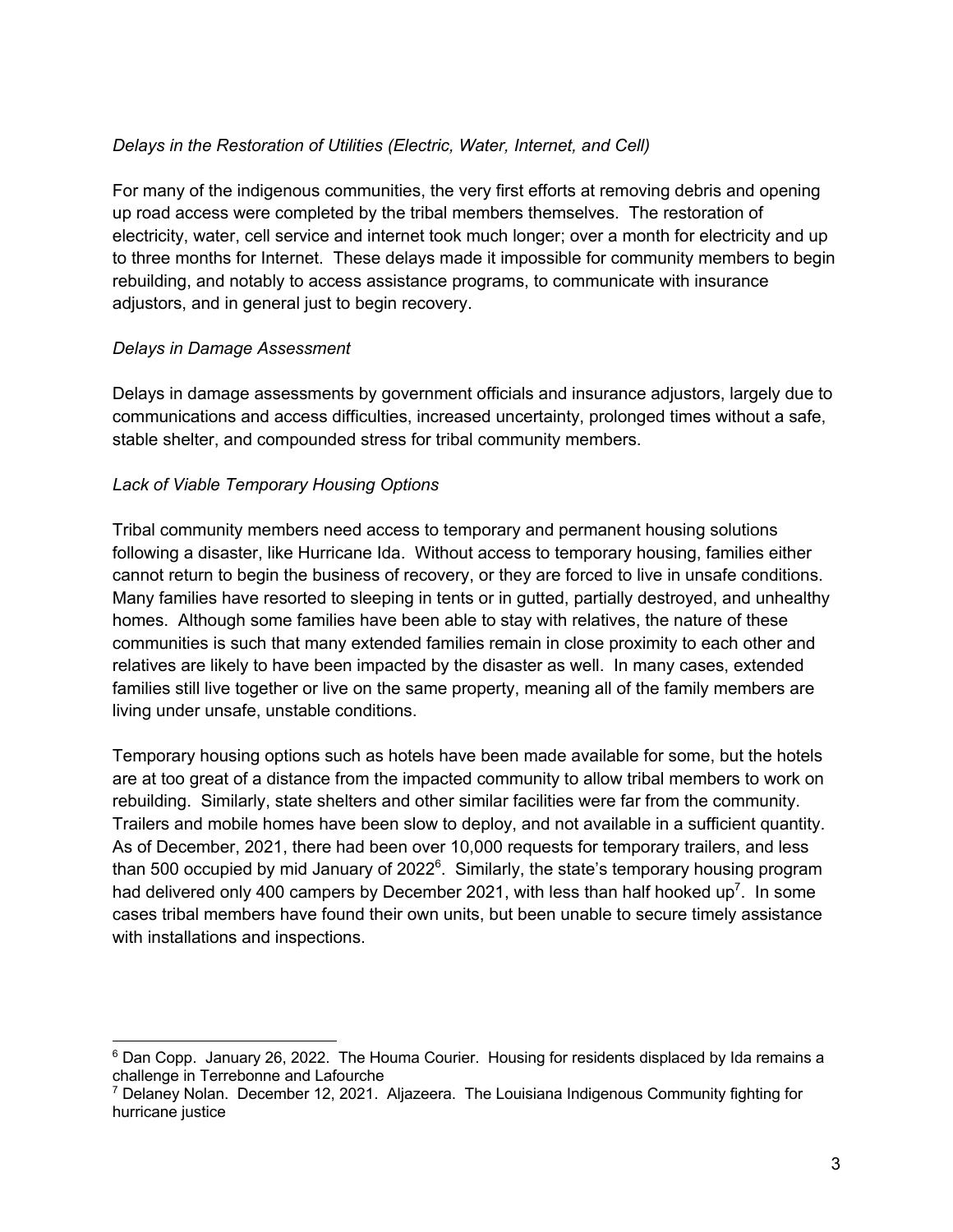By January of 2022, over 700 families remained in hotels, but the hotels were often too far from their homes to allow access for rebuilding<sup>8</sup>.

There are opportunities to pursue container housing, modular housing and other innovative models, but local permitting restrictions limit the tribes' ability to accept resources from their partners and to pursue innovation $9$ .

## *Lack of Access to Licensed Contractors*

Even when tribal communities have access to the financial resources needed for rebuilding, the remote nature of their communities makes it more difficult for them to obtain assistance from licensed contractors. Many contractors prefer to stay in larger cities, such as Houma, where there is a greater concentration of homes needing repair, and less drive time.

Many tribal members have the requisite skills to do much of the work directly themselves, but are unlicensed, and therefore barred from commencing their own rebuilding.

# *Access to Building Materials and Labor*

Another challenge in coastal communities is llack of building materials, and skilled labor. The regional demands on both materials and labor have disproportionately impacted more remote areas. Furthermore, when volunteer labor is available, a lack of housing, including hotels, trailers or camping sites, prevents the communities from utilizing such labor.

# *Affordability*

Many coastal families are on fixed incomes, including many who are retirees or who practice a traditional subsistence lifestyle. Rising costs of flood insurance make carrying insurance an impossibility, creating a barrier to certain kinds of assistance. For example, some non-profit organizations may be willing to rebuild homes, but require that flood insurance be carried afterward. This is not affordable. Furthermore, the increased value of a new home, even one that is quite modest in size, can push families into a higher property tax payment, creating another insurmountable financial burden.

### **Summary**

Hurricane Ida was just one of many storms to impact Louisiana's coastal communities over the past several decades and we can expect to see many more in the future, including possibly this

<sup>8</sup> Dan Copp. January 26, 2022. The Houma Courier. Housing for residents displaced by Ida remains a challenge in Terrebonne and Lafourche

<sup>9</sup> According to the United States Department of Housing and Urban Development, pre-disaster planning for permanent housing recovery should include consideration of modifications to local codes and zoning to permit rapid deployment of housing solution such as modular and manufactured homes. *Pre-Disaster Planning for Permanent Housing Recovery – Vol. 1, 2012.*